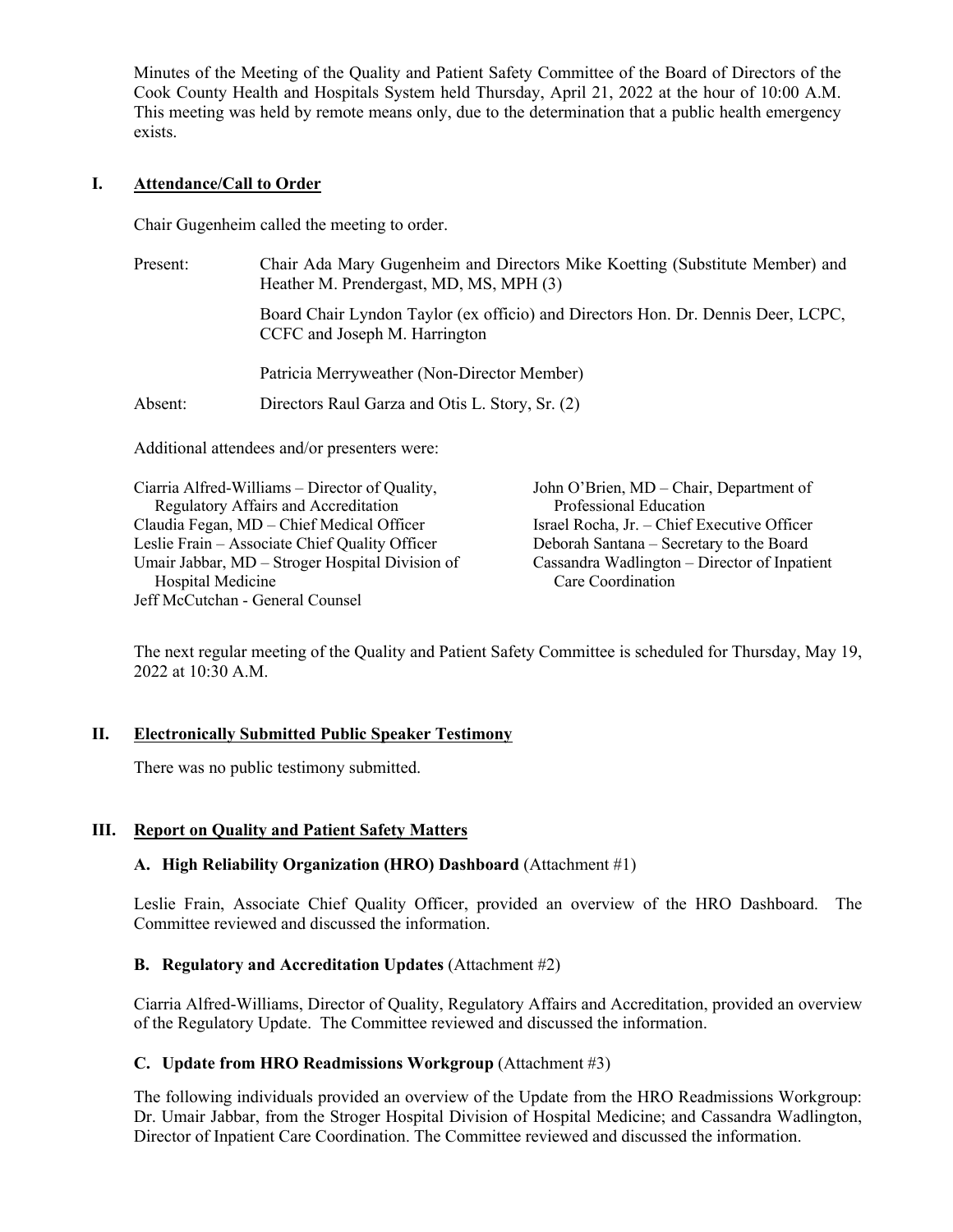## **IV. Action Items**

## **NOTE: action was taken on Agenda Items IV(A), IV(C) and IV(D) in one (1) combined motion.**

#### **A. Overview of Resident/Fellow Training** (Attachment #4)

• Approve proposed clinical training affiliation agreements (included in Attachment #4)

Dr. John O'Brien, Chair of the Department of Professional Education, provided an overview of the presentation on Resident/Fellow Training and presented the proposed clinical training affiliation agreements for the Committee's consideration.

#### **B. Approve appointments and reappointments of Stroger Hospital Department Chair(s) and Division Chair(s)**

None were presented for consideration.

## **C. Executive Medical Staff (EMS) of Stroger Hospital and Medical Executive Committee (MEC) of Provident Hospital Matters**

- **i.** Receive report from EMS President
	- Receive summary of Stroger Hospital-Wide Quality Improvement and Patient Safety Committee (Attachment #5)
	- Approve Stroger Hospital Medical Staff Appointments/Reappointments/Changes (Attachment #6)
- **ii.** Receive report from MEC President
	- Receive summary of Provident Hospital Quality and Performance Improvement Committee (Attachment #5)
	- Approve Provident Hospital Medical Staff Appointments/ Reappointments/Changes (Attachment #6)

Dr. Abayomi Akintorin, President of the EMS of John H. Stroger, Jr. Hospital of Cook County, was unable to attend due to an unexpected work-related conflict, and Dr. Marlon Kirby, President of the MEC of Provident Hospital of Cook County, was also unable to attend. It was noted that the Stroger and Provident Hospital Quality Committee summaries were sent in advance for the Committee's information, and the proposed Stroger Hospital and Provident Hospital medical staff action items are being presented for the Committee's consideration.

# **D. Minutes of the Quality and Patient Safety Committee Meeting, March 18, 2022**

Chair Gugenheim inquired whether any corrections needed to be made to the minutes.

#### **E. Any items listed under Sections IV and V**